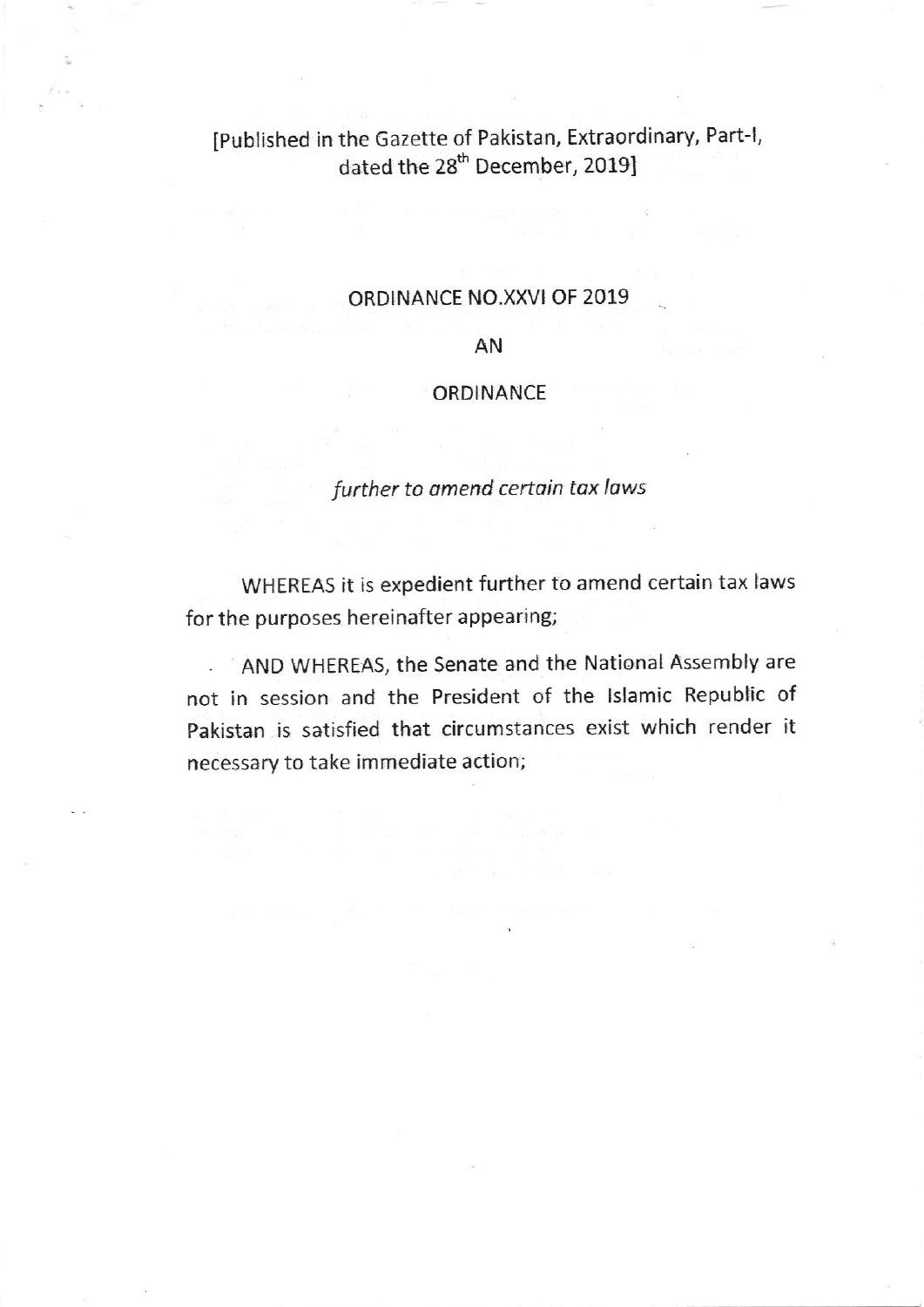NOW, THEREFORE, in exercise of the powers conferred by clause (1) of Article 89 of the Constitution of the Islamic Republic of Pakistan, the President of the Islamic Republic of Pakistan is pleased to make and promulgate the following Ordinance:-

Short title and commencement.-(1) This Ordinance shall be  $1.$ called the Tax Laws (Second Amendment) Ordinance, 2019.

 $(2)$  It shall come into force at once.

Amendments in the Customs Act, 1969 (IV of 1969).-In the  $\mathcal{D}$ Customs Act, 1969 (IV of 1969), the following further amendments shall be made, namely:-

- (1) after section 3CC, the following new section shall be inserted, namely:---
- "3CCA. Directorate General of Law and Prosecution.- The Directorate General of Law and Prosecution shall consist of a Director General and as many Directors, Additional Directors, Deputy Directors, Assistant Directors, Special Public. Prosecutors and such other officers as Board may, by notification in the official Gazette, appoint.";
- in section 6, in sub-section (1), after the word "Banks", the  $(2)$ expression "in accordance with the legal framework notified by the Board" shall be inserted:
- in section 7, after full stop at the end, the expression "The provision  $(3)$ of assistance so requested shall be binding.", shall be added;
- in section 139, the existing provision thereof shall be re-numbered  $(4)$ as sub-section (1) thereof and after the proviso to the re-numbered sub-section (1), the following new sub-section shall be added,  $namely:$ 
	- In case of recovery or seizure subsequent to false declaration or failure to declare under sub-section (1) of the items notified under clause(s) of section 2, offence shall be treated at par with clause(s) of section  $2.$ ";
- $(5)$  in section 156, in sub-section (1), in the Table, in column zero,-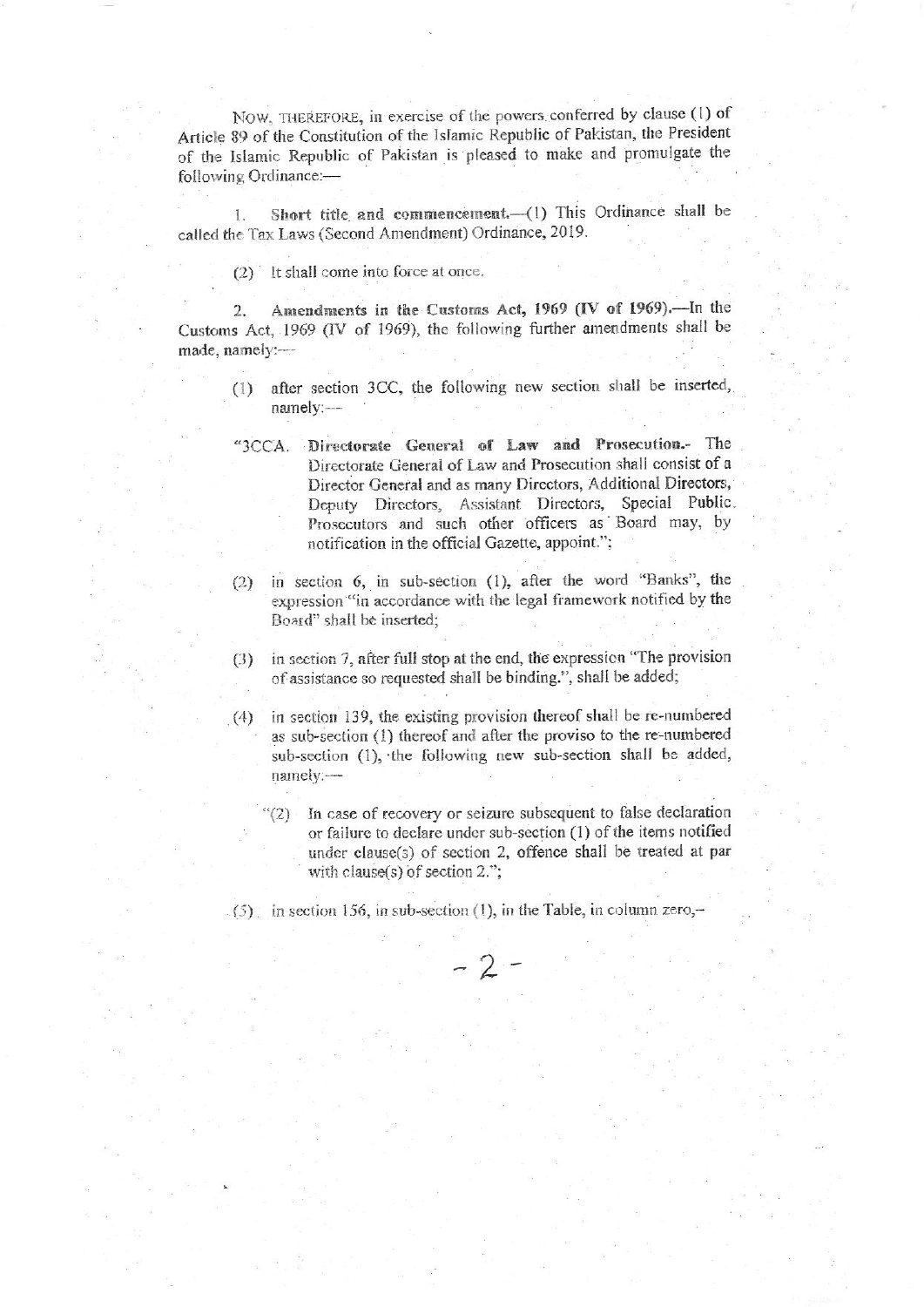| (a) | in serial 8, after sub-serial (ii) and entries relating thereto in   |
|-----|----------------------------------------------------------------------|
|     | columns $(1)$ , $(2)$ and $(3)$ , the following new serials shall be |
|     | inserted, namely:-                                                   |

 $\langle \hat{\gamma}^{\prime\prime}_{\rm eff} \rangle$ 

 $\mathcal{R}$  $\overline{c}$ 

|         | inserted, namely:-                                                                                                                                                                                                |                                                                                                                                                                                                                                                                                                                           |         |
|---------|-------------------------------------------------------------------------------------------------------------------------------------------------------------------------------------------------------------------|---------------------------------------------------------------------------------------------------------------------------------------------------------------------------------------------------------------------------------------------------------------------------------------------------------------------------|---------|
| ``(iii) | smuggled<br>if<br>the<br>$-$ OF<br>goods comprise<br>prohibited<br>currency of all types.                                                                                                                         | such currency shall be liable to<br>confiscation and any person<br>concerned in the offence shall<br>be liable to;                                                                                                                                                                                                        | General |
|         | (a) if the amount of the<br>currency over and above the<br>permissible limit is upto<br>$10,000/-$<br>dollars<br>US<br>or<br>equivalent in value (currency<br>of other denomination) etc.                         | such currency shall be liable to<br>confiscation and any person<br>concerned in the offence shall<br>be liable to a penalty not<br>exceeding the value of the<br>excess amount of the currency;                                                                                                                           |         |
|         | (b) if the amount of the<br>currency over and above the<br>permissible limit is US dollars<br>$10,001/-$ to<br>$20,000/-$<br>or<br>equivalent in value (currency<br>of other denomination) etc.                   | such currency shall be liable to<br>confiscation and any person<br>concerned in the offence shall<br>be liable to a penalty not<br>exceeding two times the value<br>of the excess amount of the<br>currency;                                                                                                              |         |
|         | (c) if the amount of the<br>currency over and above the<br>permissible fimit is US dollars<br>$50,000/-$<br>$20,001/-$<br>$\mathfrak{c}_0$<br>Oľ.<br>equivalent in value (currency<br>of other denomination) etc. | such currency shall be liable to<br>confiscation and any person<br>concerned in the offence shall<br>be liable to a penalty not<br>exceeding three times the value<br>of the currency; and upon<br>conviction by a Special Judge he<br>shall further be liable to<br>imprisonment for a term not<br>exceeding two years;  |         |
|         | (d) if the amount of the<br>currency over and above the<br>permissible limit is US dollars<br>50,001/- to 100,000/-<br>or<br>equivalent in value (currency<br>of other denomination) etc.                         | such currency shall be liable to<br>confiscation and any person<br>concerned in the offence shall<br>be liable to a penalty not<br>exceeding four times the value<br>of the currency; and upon<br>conviction by a Special Judge he<br>shall further be liable to<br>imprisonment for a term not<br>exceeding seven years; |         |
|         | (e) if the amount of the<br>currency over and above the<br>permissible limit is US dollars<br>100,001/- to 200,000/- or<br>equivalent in value (currency<br>of other denomination) etc.                           | such currency shall be liable to<br>confiscation and any person<br>concerned in the offence shall<br>be liable to a penalty not<br>exceeding five times the value<br>of the currency; and upon<br>conviction by a Special Judge he<br>be<br>liable<br>further<br>shall<br>to                                              |         |

 $3-$ 

 $\frac{1}{2}$  .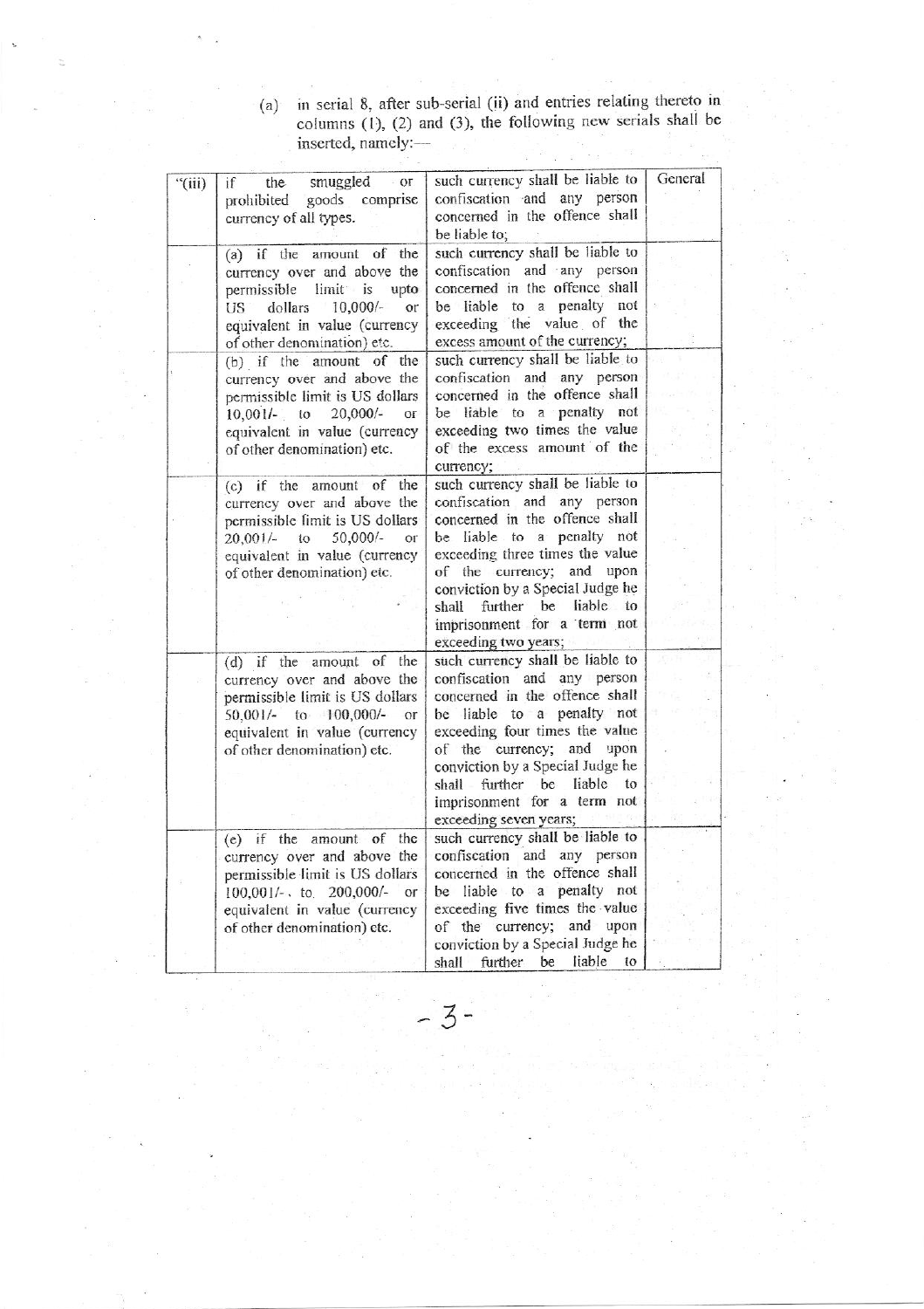|      |                                  | imprisonment for a term not        |         |
|------|----------------------------------|------------------------------------|---------|
|      |                                  | exceeding ten years:               |         |
|      |                                  |                                    |         |
|      |                                  | Provided further<br>that<br>the    |         |
|      |                                  | sentence of the imprisonment       |         |
|      |                                  | shall not be less than three       |         |
|      |                                  | years.                             |         |
|      | $(f)$ if the<br>amount of the    | such currency shall be liable to   |         |
|      | currency over and above the      | confiscation and any person        |         |
|      | permissible limit exceeds US     | concerned in the offence shall     |         |
|      | dollars 200,000/- or equivalent  | be liable to a penalty not         |         |
|      | in value (currency of other      | exceeding ten times the value of   |         |
|      | denomination) etc.               | the<br>currency; and<br>upon       |         |
|      |                                  | conviction by a Special Judge he   |         |
|      |                                  | shall further be liable to         |         |
|      |                                  | imprisonment for a term not        |         |
|      |                                  | exceeding fourteen years:          |         |
|      |                                  |                                    |         |
|      |                                  | Provided further<br>the<br>that    |         |
|      |                                  | sentence of the imprisonment       |         |
|      |                                  |                                    |         |
|      | If the                           | shall not be less than five years. |         |
| (iv) | smuggled/prohibited              | such goods shall be liable to      | General |
|      | goods comprise of gold, silver,  | confiscation and any person        |         |
|      | platinum or precious stones in   | concerned in the offence shall     |         |
|      | any form;                        | be liable to;                      |         |
|      | $(a)$ if the<br>quantity<br>of   | such goods shall be liable to      |         |
|      | such goods is up to 15 tola      | confiscation and any person        |         |
|      | gold or equivalent in value      | concerned in the offence shall     |         |
|      | (silver or platinum) etc.        | be liable to a penalty not         |         |
|      |                                  | exceeding the value of the         |         |
|      |                                  | goods;                             |         |
|      | if the<br>(b)<br>quantity<br>of  | such currency shall be liable to   |         |
|      | such goods is from 16-30 tola    | confiscation and any person        |         |
|      | gold or equivalent in value      | concerned in the offence shall     |         |
|      | (silver or platinum) etc.        | be liable to a penalty not         |         |
|      |                                  | exceeding two times the value      |         |
|      |                                  | of the currency;                   |         |
|      | $(c)$ if the<br>quantity of such | such goods shall be liable to      |         |
|      | goods is from 31-50 tola gold    | confiscation and any person        |         |
|      | or equivalent in value (silver   | concerned in the offence shall     |         |
|      | or platinum) etc.                | be liable to a penalty not         |         |
|      |                                  | exceeding three times the value    |         |
|      |                                  | of the goods;<br>and<br>upon       |         |
|      |                                  | conviction by a Special Judge he   |         |
|      |                                  | shall further be<br>liable<br>to   |         |
|      |                                  | imprisonment for a term not        |         |
|      |                                  | exceeding one year;                |         |
|      | (d)<br>if the quantity of such   | such goods shall be liable to      |         |
|      | goods is from 51-100 tola gold   | confiscation and any person        |         |
|      |                                  |                                    |         |
|      |                                  |                                    |         |
|      |                                  |                                    |         |
|      |                                  |                                    |         |
|      |                                  |                                    |         |
|      |                                  |                                    |         |
|      |                                  |                                    |         |
|      |                                  |                                    |         |
|      |                                  |                                    |         |

 $\label{eq:2.1} \frac{2\pi}{\pi} \frac{1}{\pi} \sum_{i=1}^n \frac{1}{\pi} \sum_{j=1}^n \frac{1}{\pi} \sum_{j=1}^n \frac{1}{\pi} \sum_{j=1}^n \frac{1}{\pi} \sum_{j=1}^n \frac{1}{\pi} \sum_{j=1}^n \frac{1}{\pi} \sum_{j=1}^n \frac{1}{\pi} \sum_{j=1}^n \frac{1}{\pi} \sum_{j=1}^n \frac{1}{\pi} \sum_{j=1}^n \frac{1}{\pi} \sum_{j=1}^n \frac{1}{\pi} \sum_{j=1$ 

 $\frac{1}{2}$ 

 $\frac{1}{16}$ 

e s

 $\frac{1}{\sqrt{2}}\,=\,\frac{1}{\sqrt{2}}\,\frac{1}{\sqrt{2}}\,\frac{1}{\sqrt{2}}\,\frac{1}{\sqrt{2}}\,\frac{1}{\sqrt{2}}\,\frac{1}{\sqrt{2}}$